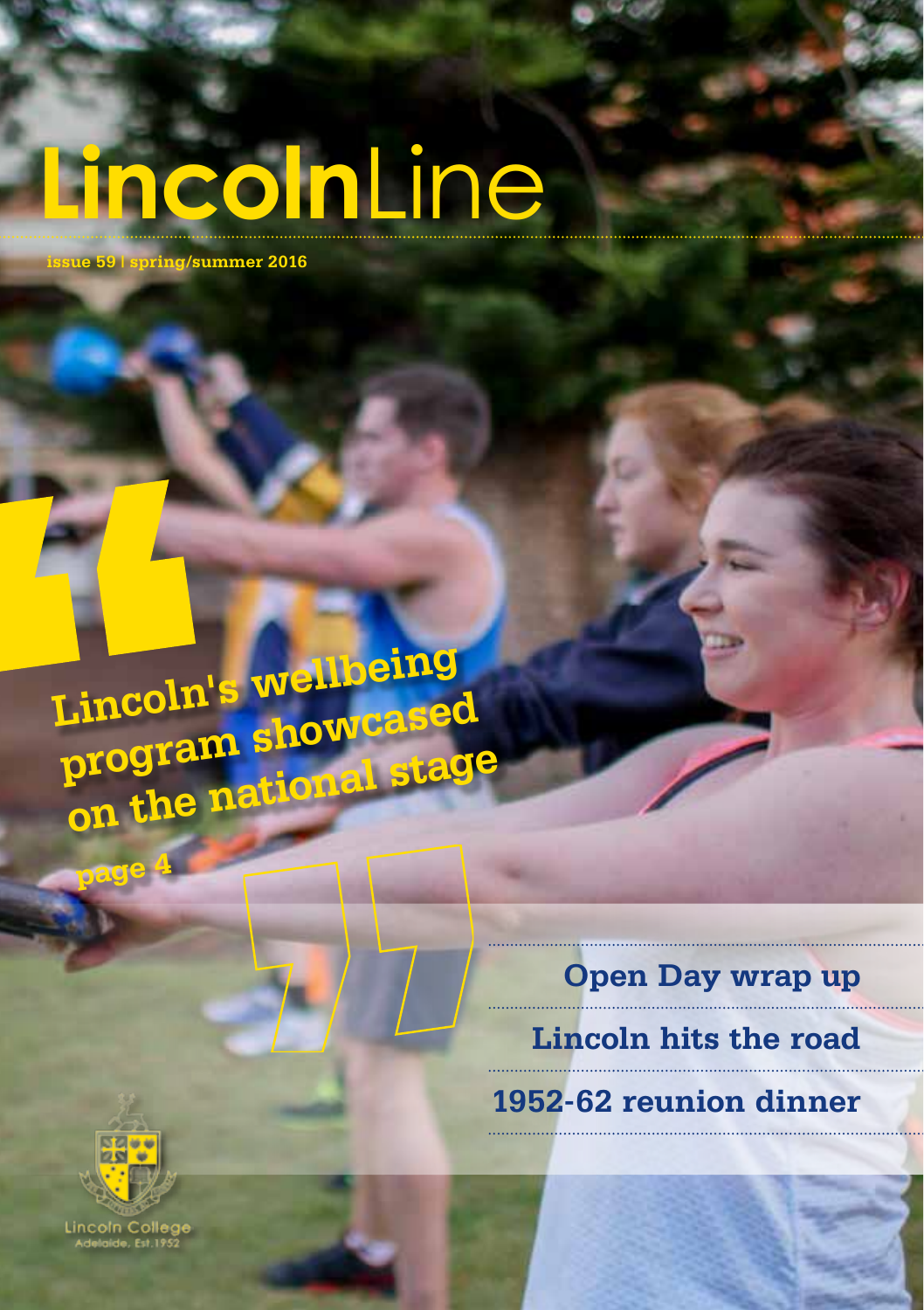#### **Lincoln Line**

Lincoln Line is the official magazine of Lincoln College. It provides news and information about the College to alumni, students, parents and the broader Lincoln community. Lincoln Line is published bi-annually in Autumn and Spring with a circulation of 2700.

Editor: Amelia Leikas

Design & Print: Sara Lim and Openbook Howden Design & Print

Cover: The weekly fitness session run by alumnus Alex Brackstone (2009-11) is a part of the Wellbeing Program at Lincoln.

Credit: Linda Bastick, Dr. Jordan Bell, James Bullen, Sabrina Dorrow, Edrick Koh, Rodney Magazinovic, Louise Oldfield, Marilyn Palmer-Firth, Dr. Justin Ripper & Lauren Smith.

#### **Mailing Address**

Lincoln College 45 Brougham Place North Adelaide SA 5006 Australia

#### **General Enquiries**

- $T +61882906000$
- +618 8267 2942
- E admin@lincoln.edu.au
- W www.lincoln.edu.au

#### **Conference and business enquiries**

conferences@lincoln.edu.au

#### **Donations, alumni relations, promotional material, online community, Lincoln Line**

admin@lincoln.edu.au

Material may be reproduced without permission but acknowledgement must be given to Lincoln Line.



Lincoln College is affiliated with the Uniting Church South Australia.

## Contents Save the date

### **18 February 2017 Move in day - Freshers**

**19 February 2017 Move in day - Returning residents**

**1 July 2017 Applications for 2018 open**

## **8 July 2017 1963-69 Reunion Dinner**

If you attended Lincoln during 1963-69 please make sure we have your most up to date contact details. You can do this online lincoln.edu.au/alumni/update/ or alternatively, please call us at College Central on (08) 8290 6000.

### **Join the Conversation!**



#### **Facebook:**

Lincoln College, North Adelaide Lincoln College Alumni Association



## **LinkedIn**

Add Lincoln College to the education section of your profile



#### **Instagram**

@lincolncollegeadelaide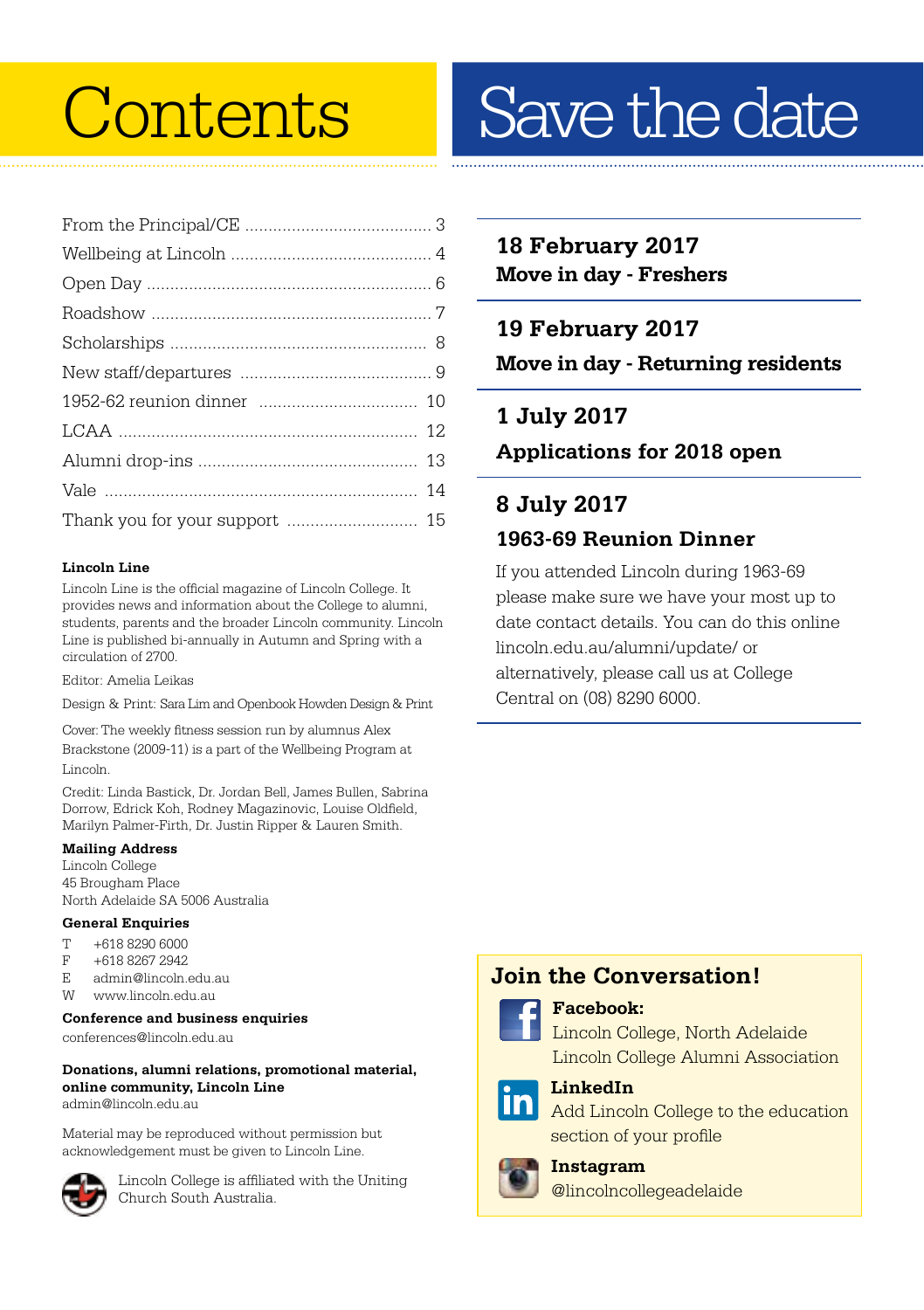## From the Principal/CE

Welcome to the Spring/Summer edition of Lincoln Line. It has been a busy few months, from Open Days to reunions to roadshows – it has been all systems go!

The First 10 Years reunion dinner, brought together many faces not just from SA but from interstate and overseas. It was wonderful to hear the stories of life at Lincoln in those formative years and also to honour the memory of Rev Dr Frank Hambly, whose vision saw the establishment of Lincoln College in 1952.

September was very busy with both the Dean, Dr Jordan Bell and I hitting the road visiting schools, prospective students and alumni across rural SA and Victoria.

We've said goodbye to some staff and welcomed some new staff to the Lincoln family and our wellbeing program has been in full swing and showcased to the nation at the Australian Positive Psychology and Wellbeing Conference. It's a jam packed edition of Lincoln Line – including a special scholarship announcement. I hope you enjoy hearing about all the things we've been up to.

### **New look Lincoln Line!**

Stay tuned! Next year will see a revamped Lincoln Line. Based on your feedback, we're looking to streamline the way we keep in touch. We plan to tailor the information you receive, so it is not only more relevant to you but you receive it in a more timely manner. To make sure you don't miss out on the latest news from Lincoln, please visit lincoln.edu.au/alumni/update/ to make sure we have your correct contact details on file.

Until next time!



**Linda Bastick Principal/Chief Executive**

#### **Images (below):**

1. Alumnus Neville Arthur (1958-61) and the Chair of the Lincoln College Board, Roland Roccioletti; 2. Academic Tutors, Megan McIntosh and Samuel Tu, representing Lincoln at the University of Adelaide Open Day; 3. (L-R) Dean, Dr Jordan Bell, Principal/CE, Linda Bastick, the Director of SAHMRI's Wellbeing and Resilience Centre, Gabrielle Kelly, Lord Mayor of Adelaide, Martin Haese and Adelaide City South Ward Councillor, Priscilla Corbell at the Lord Mayor's Civil Reception at the Adelaide Town Hall on the eve of the Australian Positive Psychology and Wellbeing Conference. (Photo credit: SAHMRI Wellbeing and Resilience Centre Facebook page)

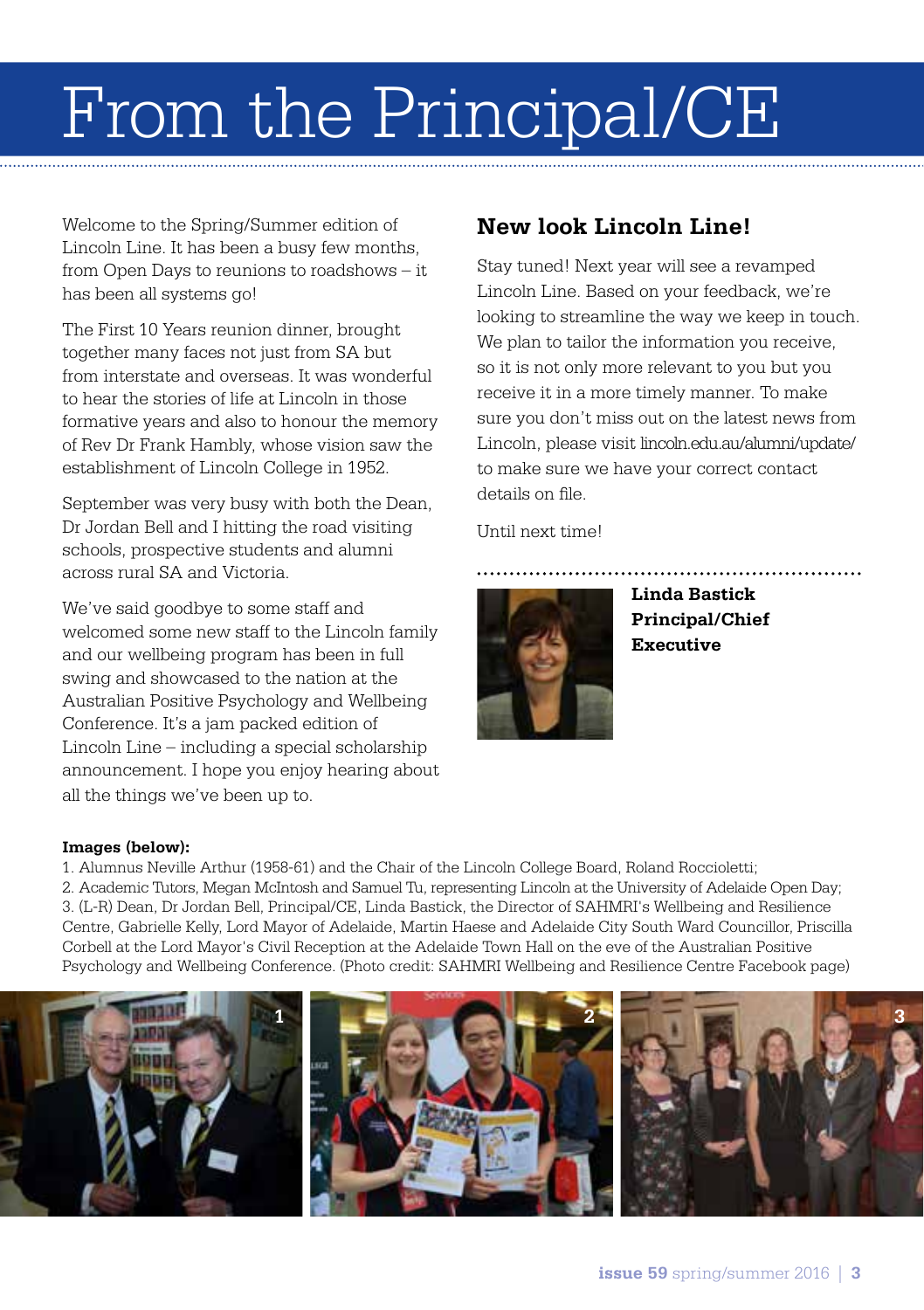## Wellbeing at Lincoln

### **Lincoln's wellbeing program showcased on the national stage**

September saw Adelaide play host to the Australian Positive Psychology and Wellbeing Conference. The conference, hosted by our Wellbeing partner SAHMRI included a program of international speakers, workshops, seminars and presentations, showcasing the latest learnings in positive psychology in education, communities and organisations – all highly relevant to our work at Lincoln.

Not only did our very own Dean, Dr Jordan Bell, attend the 3 day conference but she was invited to present and participate in a panel discussion session. With a PhD in resilience, Jordan is a Clinical Psychologist with expertise in adolescent and young adult mental health. Jordan delivered a presentation on the Wellbeing program offered at Lincoln. For the panel discussion about Wellbeing in Higher Education, she joined other distinguished speakers from across the higher education landscape including; Kate Cutts, University Senior College; Chris McCann, TAFESA; A/Prof Lindsay Oades, University of Melbourne; Dr Aaron Jarden, Auckland University of Technology; and A/Prof Christian van Nieuwerburgh, University of Reading.

"We agreed that the isolation often felt by new students commencing at university was something that Colleges were fantastic at assisting with," said Jordan.

Jordan's favourite conference sessions included:

- Dr Ilona Boniwell, who spoke about how to weave positive psychology concepts into education
- Dr Lea Waters, who talked about "Strengths-based parenting" and how powerful it was at assisting children to grow up well. You can expect to see some "strengths-based Dean-ing" from Jordan, even more than usual, as a result of this presentation
- Dr Jordan Nguyen's presentation on using technology to facilitate participation for people with physical disability
- Dr Nguyen also ran a demonstration of virtual reality, where Jordan got to paint with 3D light in mid-air

"As far as new experiences that engender strong positive emotions go, this was right up there for this science-fiction loving nerd," said Jordan.

Special mention has to go to the weirdest presentation – where Jordan heard about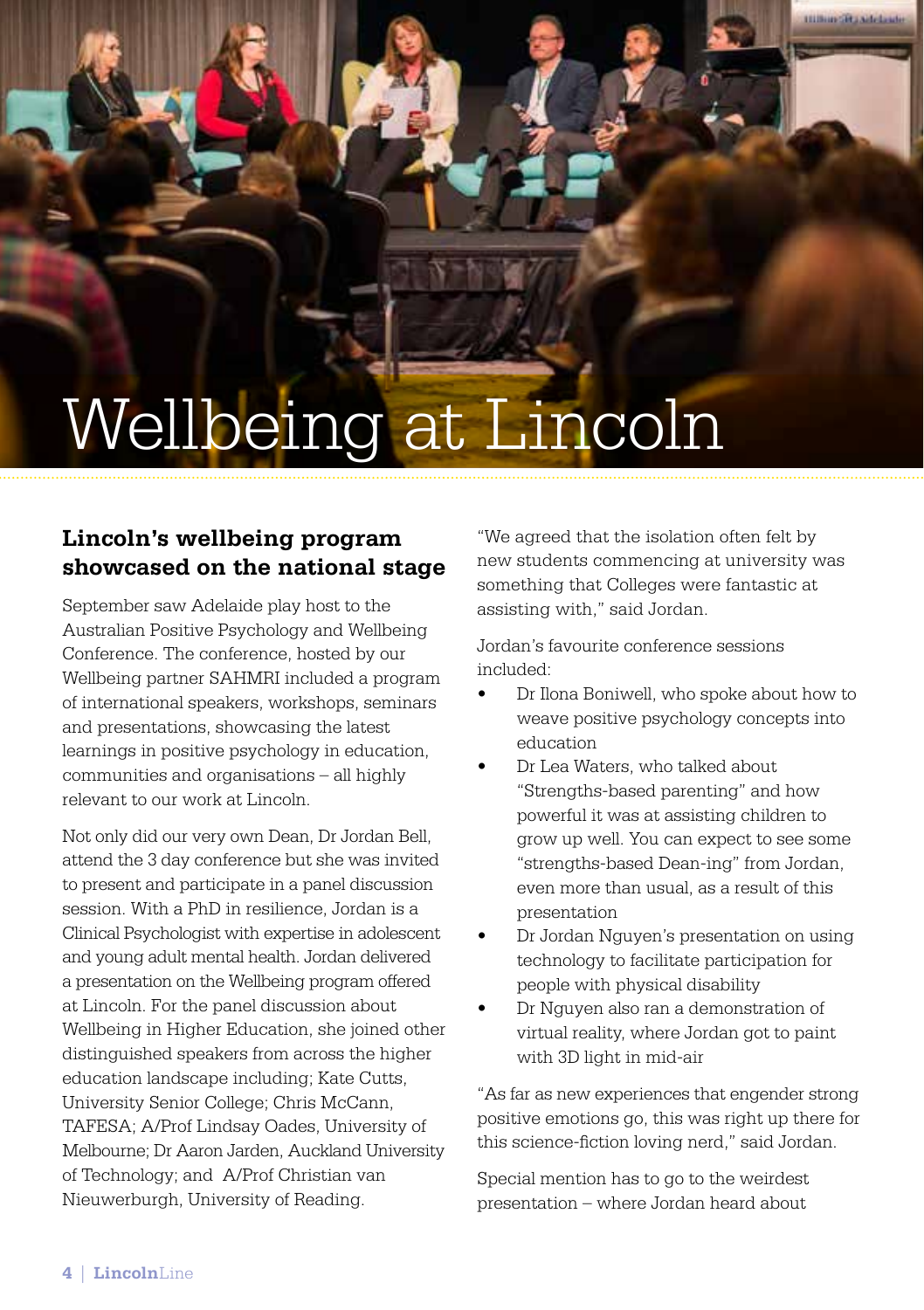new discoveries in gut biology that suggest depression and anxiety can be triggered by changing proportions of gut bacteria – one possible treatment being a "faecal gut bacteria transplant" from a healthy to a not-healthy person, accomplished by swallowing freezedried pellets of, yep, poop!

There were also many other excellent national and international speakers providing strong evidence that positive psychology has a lot of offer in the educational, community and organisational fields.

### **Wellbeing guest speaker dines at Lincoln**

As part of our partnership with SAHMRI, one of the international speakers who presented at the Positive Psychology conference, also attended a Speaker's Dinner at Lincoln. Héctor Escamilla, President of Tecmilenio University in Mexico (founded in 2002, serving 51,000 students in 29 campuses) leads a university focused on providing the highest return on

investment in education that translates into: High Employment rates and the Wellbeing & Happiness of graduates. He spoke about the importance of linking education to the upcoming needs of industry, in order to ensure jobs for graduates after they finish their studies. He also described the positive psychology education received by students at Tecmilenio – including an early piece of work completed by all residents, where they interview someone they identify as a "hero" about their purpose in life. Héctor took questions from the residents and guests in a lively exchange of ideas and then joined us in the Common Room to continue the discussion with residents over port and cheese.

"Feedback from residents that attended the dinner was positive with a number saying they found Héctor's presentation really inspiring," said Jordan.

We look forward to continuing to build these ideas and more into our positive psychology program into 2017 and beyond at Lincoln.

**Featured image:** Dean, Dr Jordan Bell joined a panel of global and local experts to discuss about wellbeing in higher education at the Australian Positive Psychology and Wellbeing Conference. (Photo credit: SAHMRI Wellbeing and Resilience Centre Facebook page)

**Images (below):** Dr Héctor Escamilla spoke to Lincoln residents, alumni and staff over dinner at the Hambly Dining Hall. The Q&A session was hosted by Annette Bulling, Project Lead (Education) of the Wellbeing and Resilience Centre.

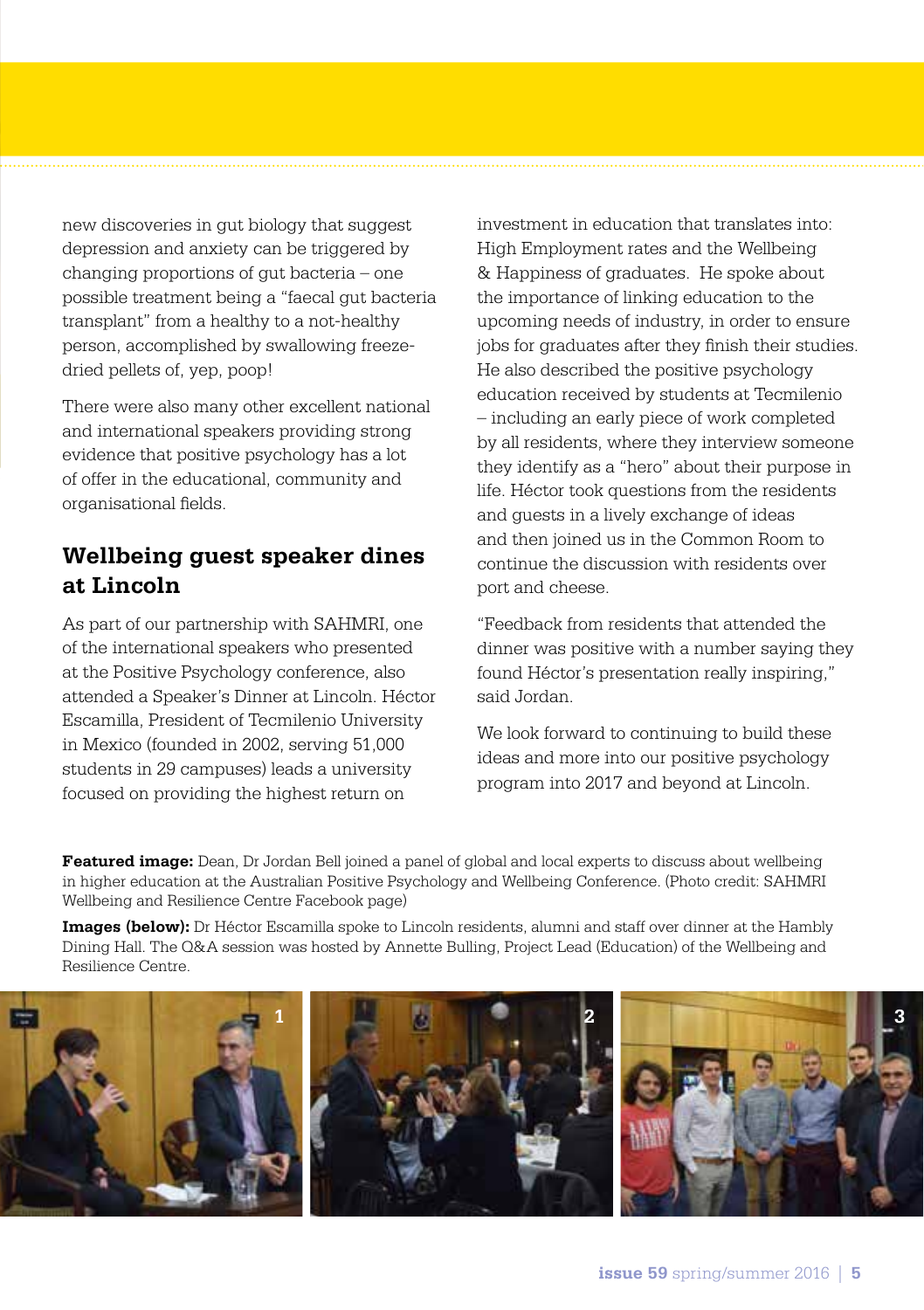## Open Day

### **Open Day wrap up**

The puppies of Lincoln were at the ready as we opened our doors to welcome visitors on August 13-14, to coincide with the Open Day of both UniSA and the University of Adelaide held on Sunday August 14. It was the first time we'd opened on Saturday and Sunday, having previously only opened on the same day as the Universities, and we're happy to say it was a great success.

Open Day provides potential future residents and their parents the opportunity to look around the College to get a feel for the place, hear about the application process and most importantly, to meet Lincoln residents and chat about what it's really like to live here.

Principal/Chief Executive, Linda Bastick, was joined by current residents, Liam Thatcher and Ella Gosling for a Q & A session at Adelaide University to give a better insight of life at the College – we even did a live stream on Facebook!

"It was great to see so many people visit us on Open Day and I look forward to seeing lots of new faces around the place next year," said Linda.

Our Lincoln van was kept busy shuttling visitors between both UniSA and Adelaide University and Lincoln to enable prospective students and parents to have a tour of the College.

We'd like to extend a big thank you to all the staff and residents that helped to make Open Day the successful event that it was. A lot of work went into making sure everything ran smoothly and we certainly appreciate all the effort that everyone put in.

Missed out on Open Day? If you're interested in coming to Lincoln next year or know someone studying in Adelaide, we can arrange an individual tour throughout the year. Simply contact us on (08) 8290 6000 or email admin@lincoln.edu.au to arrange a time.

#### **Images (below):**

1.Academic Tutors, Jo Newbery and Jishnu Sreedaran chatting with a prospective student at the University of Adelaide Open Day; 2. The Lincoln van looped UniSA and the University of Adelaide's campuses on North Terrace and Lincoln College to help visitors get around; 3. Ash, the puppy was also part of the 'welcoming committee'.

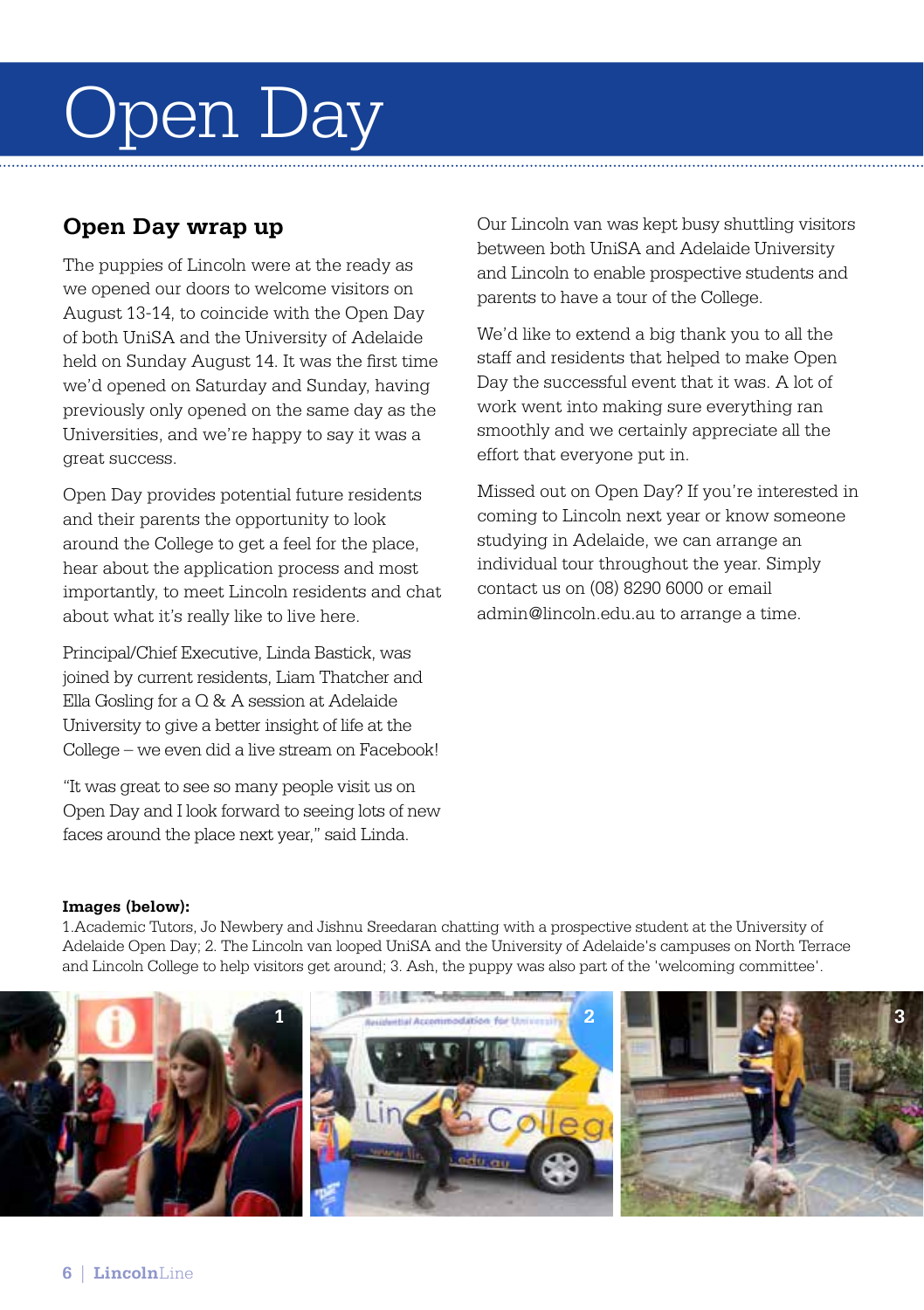## Roadshow

### **Lincoln hits the road!**

September saw Lincoln out and about with 14 days on the road, 3551km covered, 15 schools and 3 footy finals visited, across the Riverland, the Victorian border, Yorke Peninsula and Limestone Coast. With both Principal/Chief Executive, Linda Bastick and the Dean, Dr Jordan Bell hitting the road, they caught up with teachers, prospective students, parents, alumni and made a few new friends along the way.

"I was again struck by how beautiful our country is and by the incredibly strong bonds that run through our rural communities. It was also wonderful to hear how well regarded Lincoln is in our South Australian and Victorian schools," said Linda.

### **Didn't get to see us this time?**

Let us know where you are. We'd love to see you. Contact Sara Lim on (08) 8290 6000 or email sara.lim@lincoln.edu.au.

#### **Images (below):**

1 to 3. Jordan caught up with: Alumna Sarah Brittingham-Pilmore (2010-12) at Red Cliffs Secondary College; Principal, Alastair Williams at Glossop High School in Berri and Acting Deputy Principal, Nadia Mills at Renmark High School. We wish to thank everyone who helped us organised these school visits; 4. Our booth at the Yorke Peninsula Football League Finals in Paskeville;

5. Linda hosted a get together with current parents and alumni at the Old Mundulla Hotel during her trip to Bordertown.

6. Linda also caught up with some alumni and parents at the Mac's Hotel in Mount Gambier.

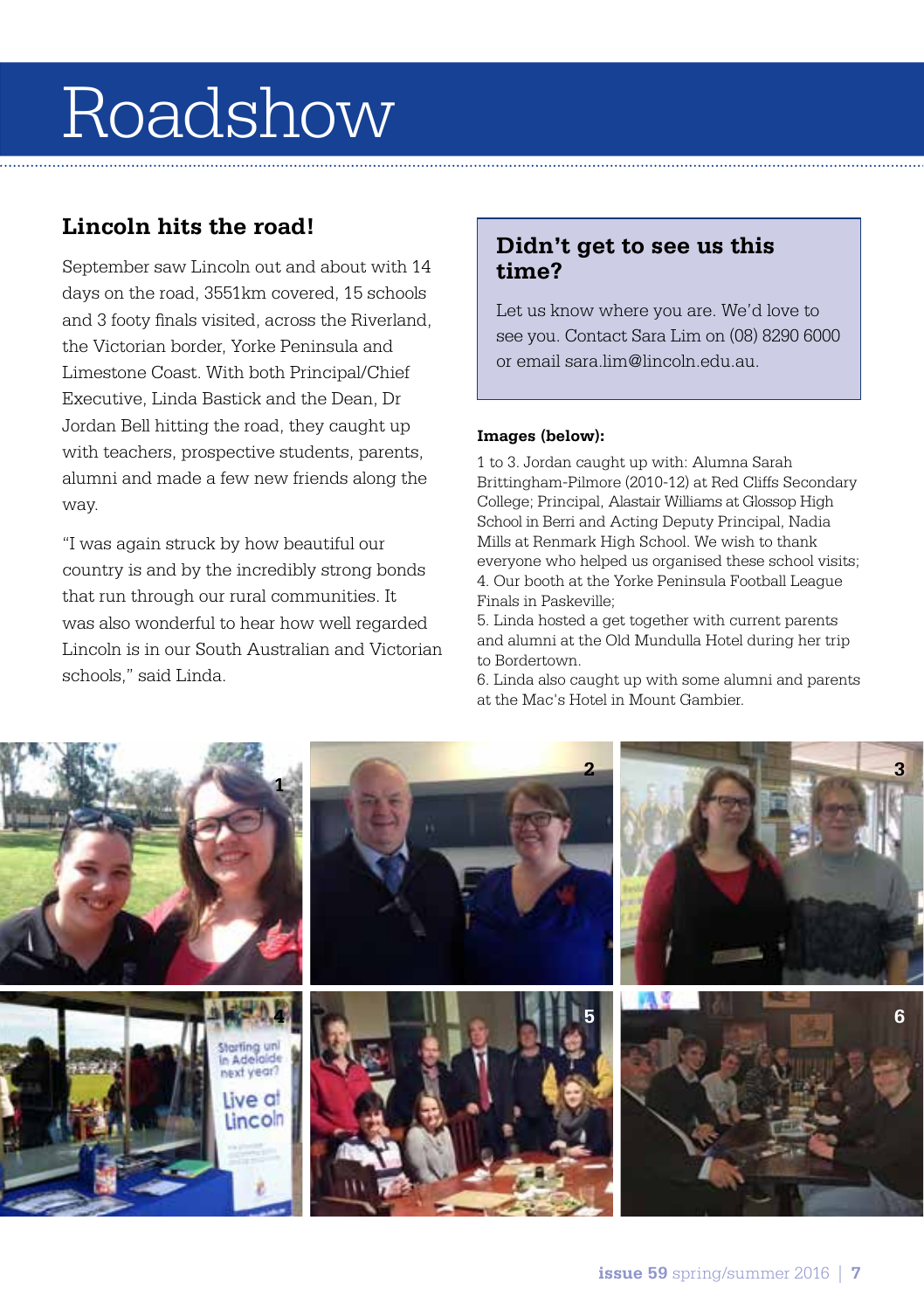

## **Scholarships**

### **The Rev Dr Geoff Scott Memorial Scholarship is now open**

We're excited to announce that the Inaugural Rev Dr Geoff Scott Memorial Scholarship is now open for applications.

The scholarship was established in memory of former Principal of Lincoln College, Rev Dr Geoff Scott, who sadly passed away in 2013. During his term at Lincoln (1984-1994), Geoff was instrumental in forming a close association with overseas students, which is why it is fitting the scholarship is designed to support students from Singapore or Malaysia.

The scholarship is open to students applying for their first year at Lincoln College who meet the following criteria:

- citizen of Singapore or Malaysia
- full time student at a South Australian University or Tertiary place of learning
- show potential in their chosen subject

The scholarship provides 10 weeks of college fees to be credited to the resident's account across the year in 4 equal credits.

Applicants will be selected based on their character, their fit with Lincoln's values and their commitment to Dr Scott's values of fairness and justice, assessed through three short essays provided by the applicant.

Get in quick because applications close 18 January 2017. Do you know someone that this information would be of value to? Please be sure to spread the word.

For more information about this great opportunity, please visit: lincoln.edu.au/scott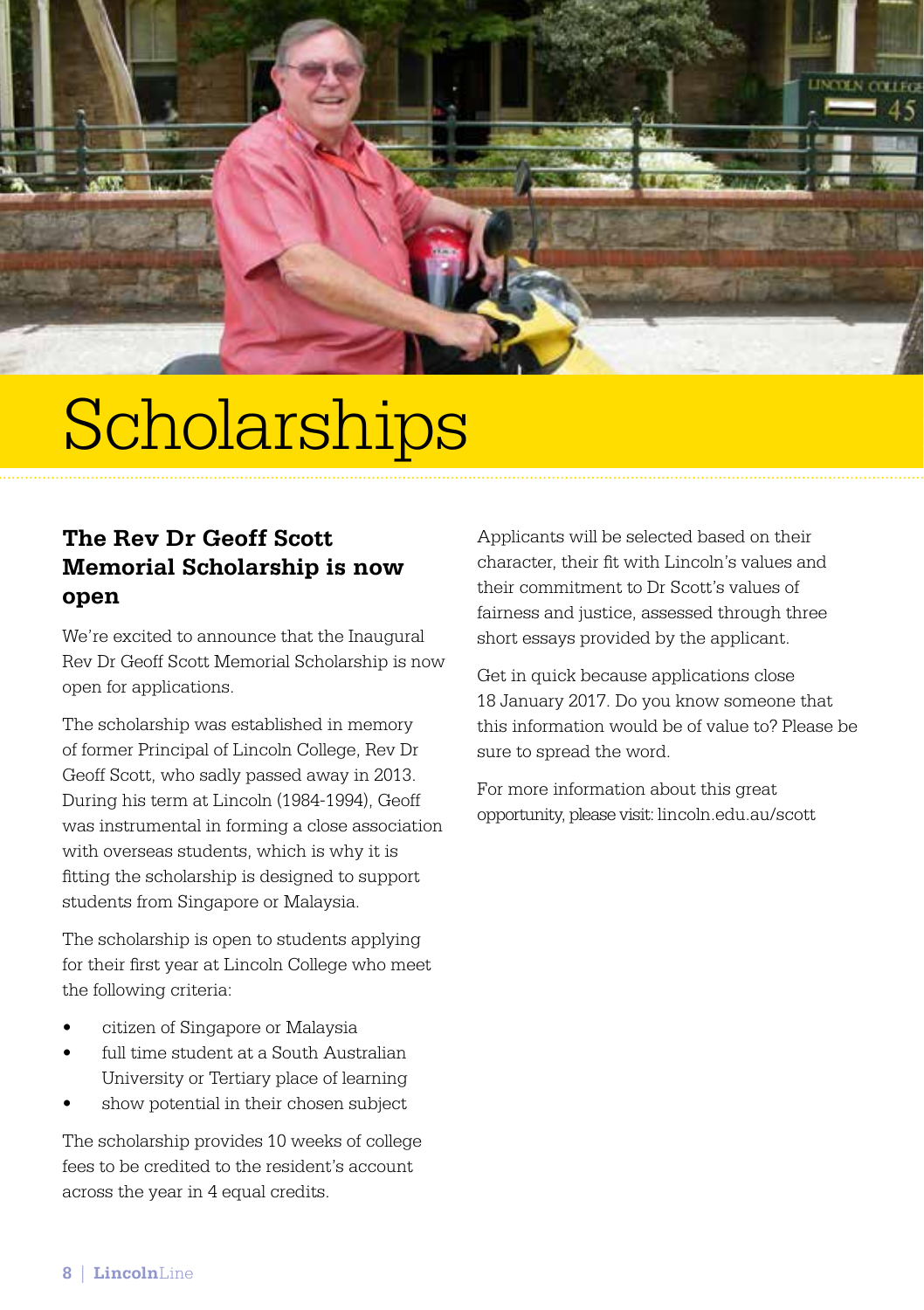## New staff / departures

### **Departures**



Corinne Whybro our Finance Manager has left after 6 years at Lincoln to try her hand at something a little different than being the master of our finances (and our

spreadsheets). Corrine decided that now was the time for a career change and she has left to join - the police force! We'd like to thank Corinne for her commitment to Lincoln. The 9 weeks notice she gave us, so we could find someone to fill her shoes, is just one of the things that shows her respect and dedication to Lincoln. We wish her well for this next stage in her career and we look forward to catching up with her – hopefully not in uniform on official business though!



After leaving Lincoln when his 2 year contract concluded in September, our Business Development Manager, Steve Brooks decided that

a change is as good as a holiday! He will be leaving Australia in the coming months to return to his homeland in the UK, where he will spend his retirement refurbishing a recently purchased barn in Scotland.

We'd like to sincerely thank both Steve and Corinne for their dedication and support of Lincoln over the years. We wish them both well in their new adventures.

## **New Staff**

We'd also like to extend a warm Lincoln welcome to our new starters, Amelia Leikas and Stacy Pickett.



Amelia has taken on the newly created role of Marketing Manager and will focus on developing and driving the Lincoln marketing strategy and brand in our target

markets. Having previously worked for strong Australian brands including Elders and Aussie Home Loans, Amelia is a senior marketing and brand management professional with extensive experience in developing and executing national marketing, communication and local area marketing strategies.



Stacy is our new Finance Manager, taking over from Corinne Whybro. Stacy Pickett (nee Badger) is an alumna of the College, residing here from 1991-93

and is also married to Lincolnite, Richard Pickett (alumnus 1990-92). So Stacy really understands our business! As a recipient of the Frank Hambly Scholarship in 1993, her name has been a permanent fixture in our common room for a while now. Stacy brings a wealth of financial experience to Lincoln with a background in financial services and financial modelling. Her complex scenario planning skills will stand her in good stead as Lincoln develops its masterplan.

If you're in town, please make sure you drop in to meet our new staff – as always we'd be happy to see you.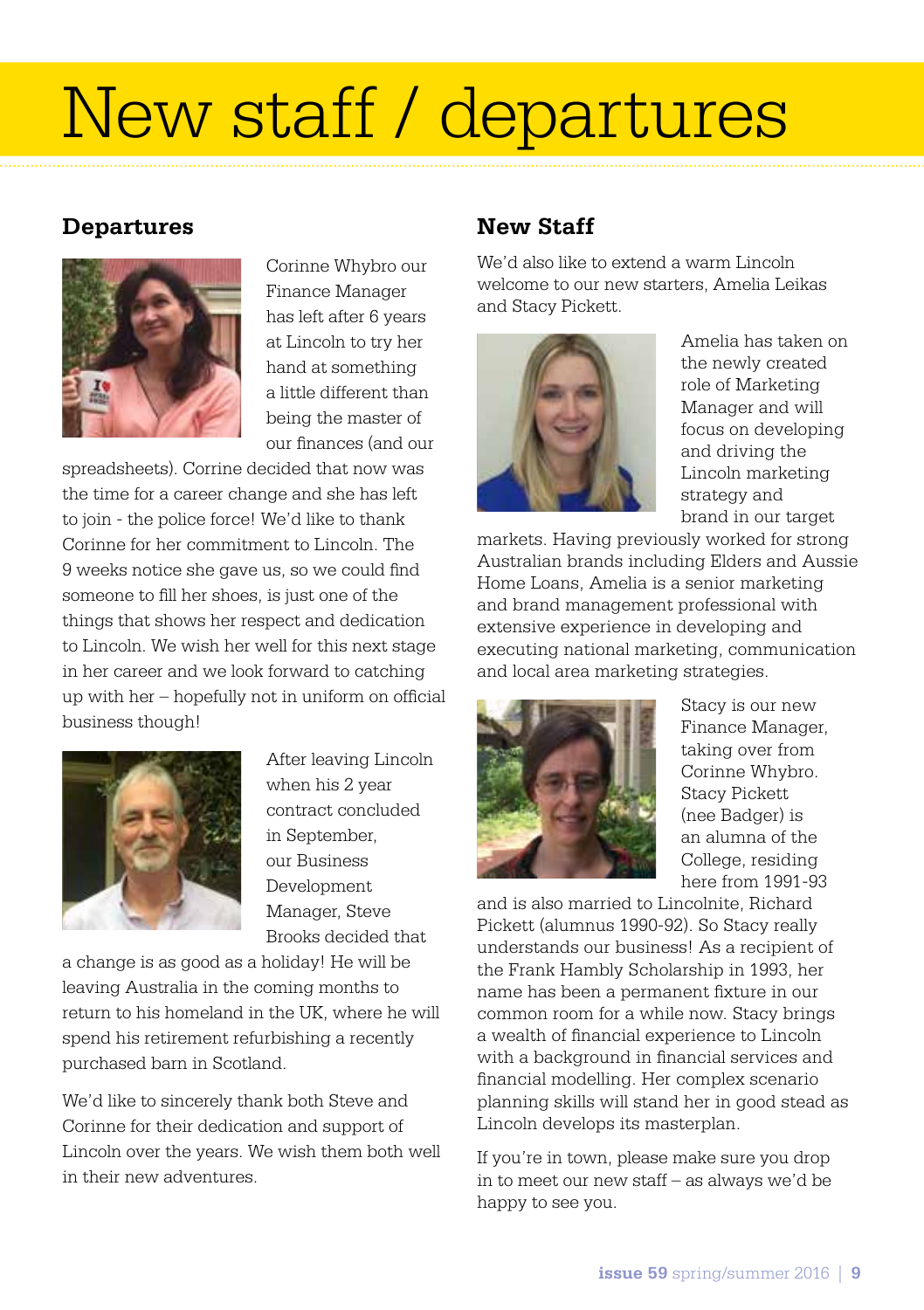## 1952 – 62 reunion dinner

## **Celebrating the First Ten Years – A Reunion Dinner**

July 9, 2016 saw Lincoln play host to a reunion dinner to celebrate the first 10 years of the College. The reunion was an occasion for us to honour the memory of the Rev Dr Frank Hambly, whose vision saw the establishment of Lincoln College in 1952 and who, as the first Master, oversaw its development in the early years. Given the occasion, it was fitting that the dinner took place in the Hambly Dining Hall and it was heart-warming that so many braved the wintery weather to attend from not just Adelaide and SA but also from other states and even overseas.

"Sitting amongst our first 10 year Lincolnites as we recreated the Lincoln College photo to commemorate the event was a real highlight for me. I felt privileged to be a part of this wonderful event," said Linda Bastick, Principal/ Chief Executive Lincoln College.

Special thanks go to Neville Arthur (alumnus 1958 – 61) who took on the huge task of finding our early alumni and personally inviting them to attend.

A USB stick has been sent to all attendees containing photos from the night. A number of friendships were reunited on the evening and as a result we have had requests to share contact details of those that came along. However, we need your permission to do this, so if you would like your contact details to be shared, please let us know on (08) 8290 6000 or drop us a quick line at admin@lincoln.edu.au so we have your consent. If you haven't received a copy of your photos, be sure to let us know.

### **Save the date: 1963-69 Reunion Dinner, Saturday 8 July, 2017**

We'll be celebrating 1963-69 next year and John Metcalfe (alumnus 1967 – 70) has kindly volunteered to help us coordinate the event. If you attended Lincoln during 1963-69 please make sure we have your most up to date contact details. You can do this online lincoln.edu.au/alumni/update/ or alternatively, please call us at College Central on (08) 8290 6000.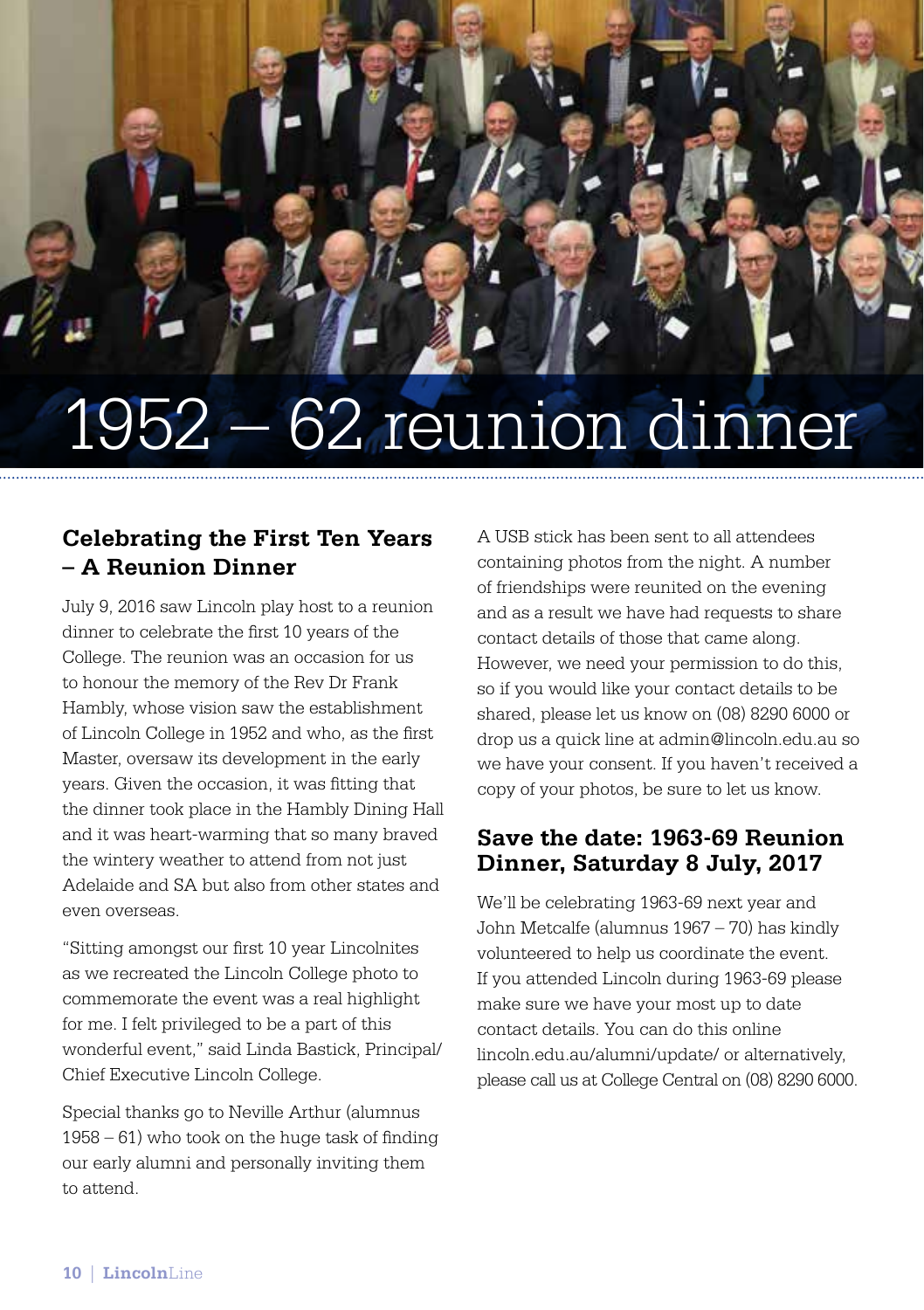



**Images (above):** (L-R) 1. Phillip Allen, Brian McGowran, Frank Altmann, Anthony & Suzanne Wallace; 2. Lynn Kulasingham & Max Kamien; 3. Peter McLeod, Allan Byers, Malcolm Fricker & Colin Fullerton; 4. John Hardy & Laurence Ah Toy; 5. Robert F Smith, David King & Brian Phillips; 6. Morris & Elise Peacock; 7. Peter Eckersley & Peter Sanderson; 8. Helen Phillips, Wayne Barnden & Norman Inglis; 9. Ken Rollond, Martyn Thomas & Richard Hurn.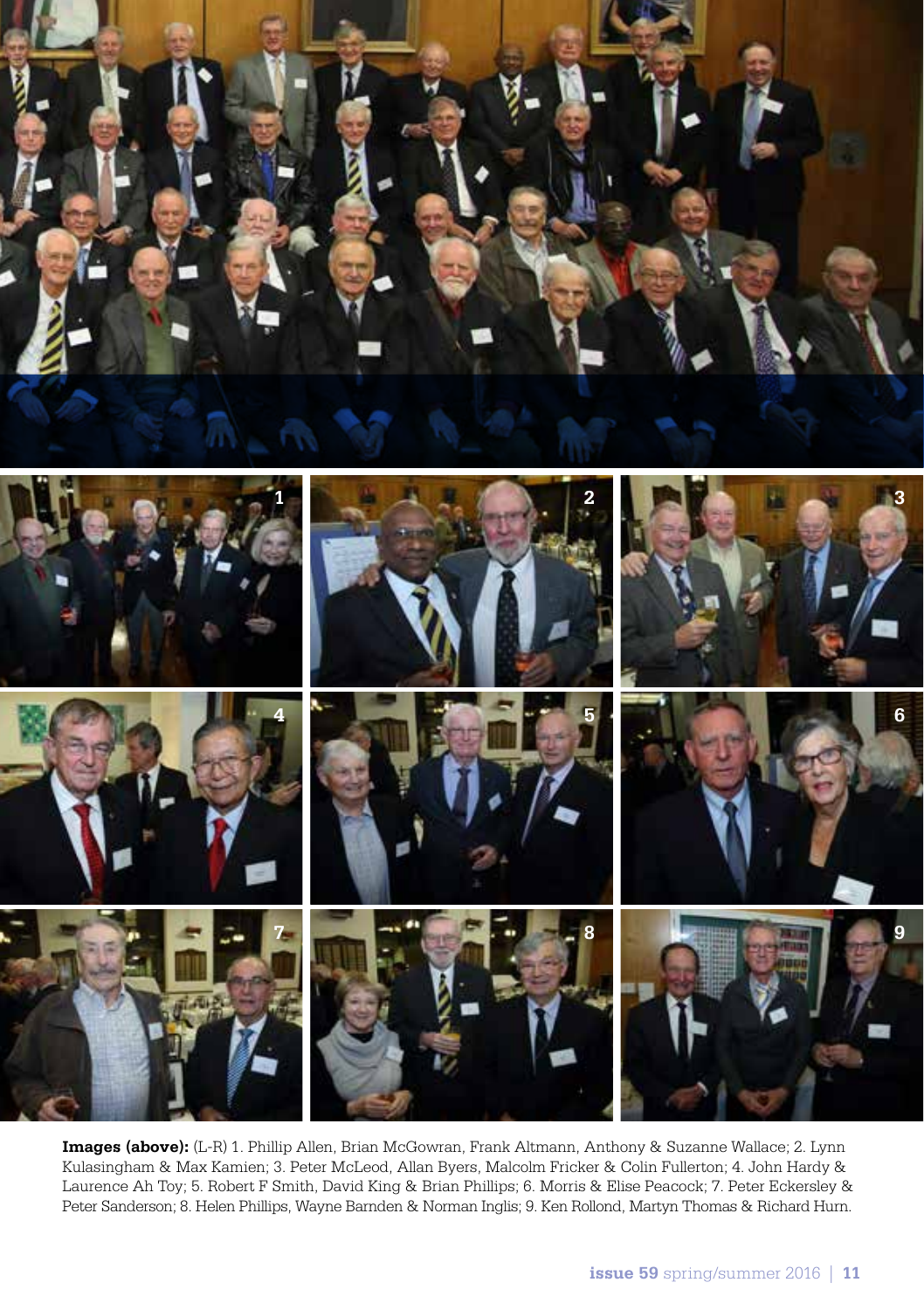## **LCAA**

While the first four months of the year were extremely busy for the Alumni Association, there were several events since, which have also been very successful.

The Alumni Association held its Annual General Meeting on the 1st of June at the Daniel O'Connell in North Adelaide and we had a large turn out, which was great to see. The meeting went well, with all of the committee members happy to stay on in their existing roles. Other alumni who attended the meeting were invited to act as informal committee representatives for their eras, with Neville Arthur, Joseph Ji, Tamlyn Schmidt, Phil Kuys, Mark Keen and Frank Kleinig all agreeing to do so.

If you were at college with any of these people, or any other member of the committee, and are interested in organising a year or era specific event, contact the Alumni Association and we will get you in touch with your relevant era committee member. If we don't have an era-specific representative for your time and you are interested in becoming one, I also encourage you to contact us.

Later that month on 18 July, we also had the (now annual) Rick Burge Winery Run. This is a great day mostly spent having a leisurely

farmhouse lunch at Burge Family Winery being entertained by alumnus Rick himself (alumnus 1972-74). We always manage to visit one other winery on the return journey, this year stopping at Yelland and Papps. Rick is a wonderful host and we are looking forward to next year's winery run already.

There was also the First Ten Years Reunion Dinner on the 9 July, 2016 that was a great success and I would like to congratulate Neville Arthur who was instrumental in the organisation and promotion of this event. We are hoping that similar events like this, for other eras, can be organised in the future.

## **Justin Ripper**

President Lincoln College Alumni Association

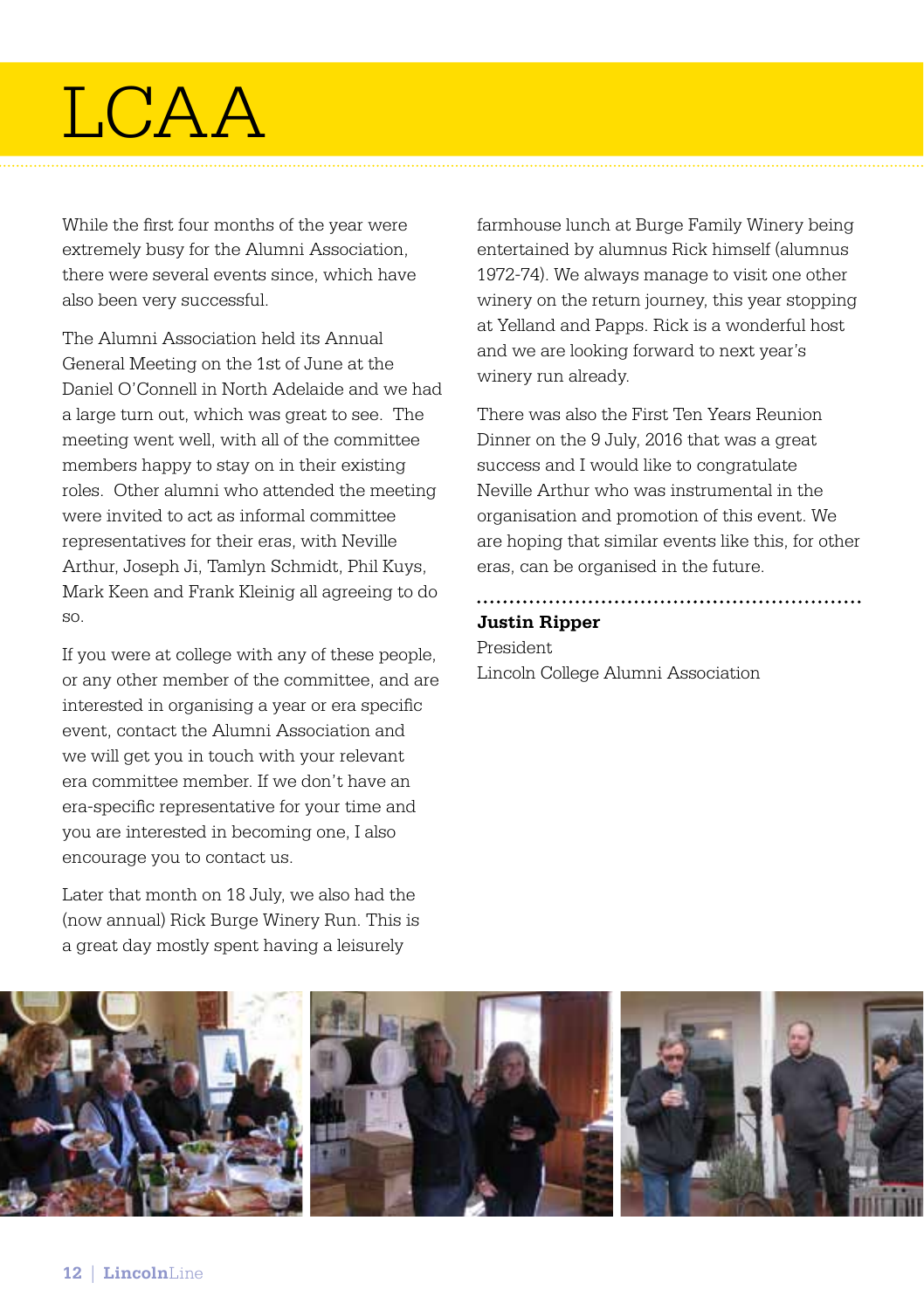## Alumni drop-ins



- 1. Brian Harris (1968) dropped by College and had a tour. Brian stayed in Federation 12 when he was at Lincoln.
- 2. Chris Davey (1993-96) and son Josh visited the College when they were back in Adelaide. Chris and his family are currently based in Qatar.
- 3. Raymond Chapman-Smith (1971-79) visited his old room, KMB 7 where he stayed for 7 years. He was a tutor during his postgrad years. Raymond met his wife, Ann Keeves (1974-77) at Lincoln and was married in the Chapel by Dr Whitehead.
- 4. Russell Lord (1958-61) with daugther Nicole.
- 5. Erik Eriksen (1958-63) dropped into College to purchase his ticket for the First Ten Years Reunion Dinner.
- 6. Rudy Goh (2011-13) with Librarian Terri Sandiford. He donated some books to the library.
- 7. Ryan Oldfield (2004-05) and groomsman Thomas Martin (2004-06).
- 8. We wish to congratulate Ryan Oldfield (2004-05) and Louise Porter (2002-03) on their wedding.

*"I was a Lincoln resident from 2002 to 2003 and Ryan lived at college from 2004 to 2005. We didn't cross paths on campus but knew a few of the same Lincolnites. We met at an event for current residents and alumni (at Church the nightclub back when it was a thing!) in 2005 and he invited me to Lincoln Ball shortly after. It took off from there and he proposed in 2015. We were married at St Augustine's Church in Unley with the reception at Adelaide Pavilion. That left us some time in between for a few photos at the place that made us a thing!"*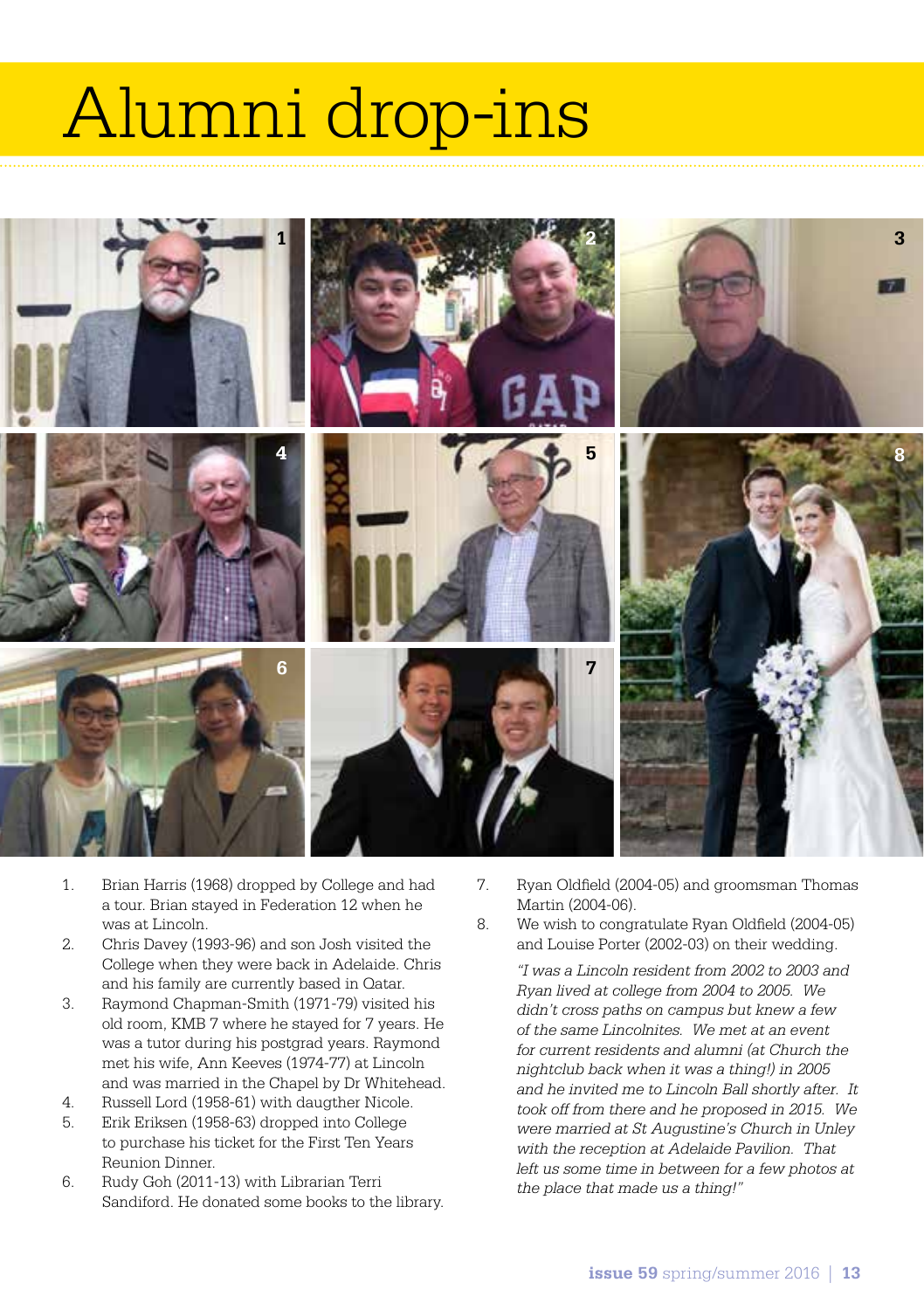## Vale

We would like to pay tribute to Lincolnites who have passed on, may they rest in peace. Our sympathies go to the family and friends who have lost their loved ones.

#### **John Coulthard Lewis**

#### (alumnus 1964-70)

On January 12, 2016 peacefully. Beloved husband of Bridget. Loved father of Holly, Lucinda and Phoebe. Father-in-law of Simon and Tom. Fond Grandfather of William, Annabelle, Jeff, Winnie, Matilda and Ruby. Brother to Robert and Vicki.

#### **Bruce Gilbert Mutton**

#### (alumnus 1959-60)

Dearly beloved husband of Kaye. Loved son of the late Gilbert and Marjorie. Respected sonin-law of Doreen and the late Mervin Hobby. Brother-in-law of Chester and Merilee Uncle of Melissa, Brett and Lucy. Great-Uncle of Thomas. Resting where no shadows fall.



#### **Sheila Bavanandam**

(alumna 1983-88)

Sheila read Law at the University of Adelaide. Sheila was very active in college life, as both a law tutor and duty officer.

She was then, as she remained throughout her life, a warm, nurturing and loyal friend. Sheila made many lasting and treasured friendships in Lincoln. Thirty years on, Sheila remained the anchor of Lincoln College reunions in Malaysia, as she loved being with her friends. Sheila could be serious, but she had a fun and mischievous side, as evidenced by a wellplaced witty remark and glint in her eye! Sheila had a passion for travelling, music and singing, and enjoyed scuba diving and the outdoors.

Sheila's wonderful strength of character was evident throughout her illness, where she carried herself with grace and an indomitable spirit. To us, all her Lincolnite friends, Sheila's friendship will be forever cherished and may she rest in peace.



#### **William Miller**

(alumnus 2014-15) William "Will" Miller was at Lincoln College, while he studied the Bachelor of Medical Radiation Science

(Medical Imaging). UniSA recognised him as a high achieving student, with a University Merit Award and two Chancellor's Letters of Commendation. Originally from Port Elliot, Will was a talented musician, a competitive swimmer and Surf Life Saver, and attended Investigator College for high school, where he was also seen as an outstanding student. Known for his gentle good humour, intelligence, kindness, generosity and capacity for deep friendship, Will was well-loved within his circle of friends within the College. His death in July this year by suicide was a shock to the College community and all who knew him, and his funeral, a testament to a life cut short too soon, was attended by many mourners from his College, university and home communities. Will stood for resilience, community and courage while he lived, and it is terribly sad that he is gone. We will miss him and his kindness.

*If Will's story has unsettled you, know that help is available. Beyond Blue (www.beyondblue.org.au) and Lifeline (13 11 14) can assist people who are having suicidal thoughts or feelings.*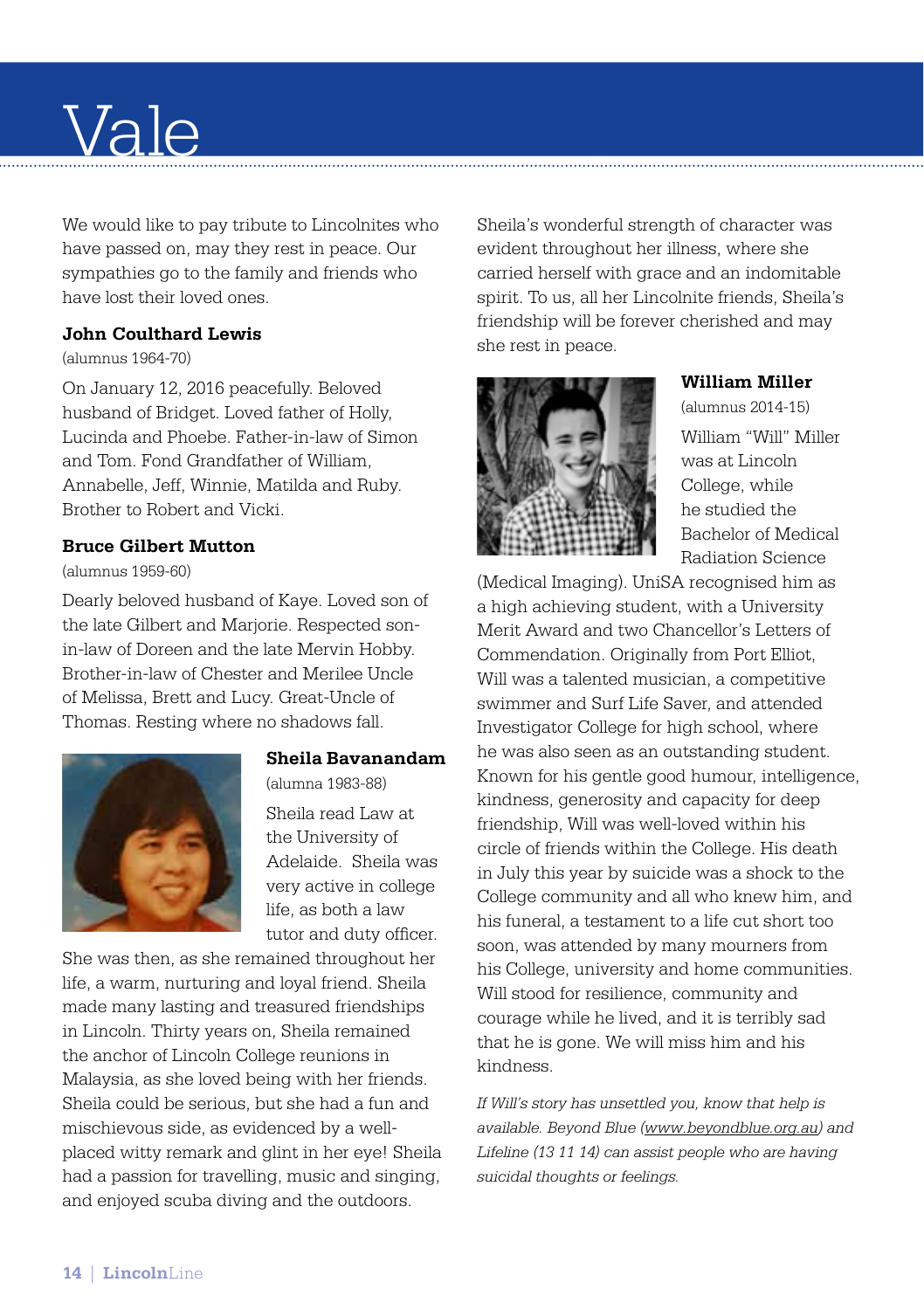## Thank you for your support

We would like to express our gratitude to our alumni, board members, parents, staff and the wider Lincoln community for their support in 2016. Your gift will continue to fund projects and scholarships that enhance the College experience for all our residents. Our sincere thanks to you.

Anonymous Anonymous Anonymous Anonymous Anonymous Anonymous Anonymous Anonymous Anonymous Linda Bastick Jordan & Ian Bell Sue Bethune Samuel Blake Kym Boxall Dilip & Kalindi Chirmuley Michael Clegg Jonathan Creek

Michael Edgeloe OAM Jillian Ewing Alured Faunce de Laune Barbara Fenner Graham Fricker AM Robin Greenslade Peter Gunn Geoff Harcourt AO Robyn Hardiman Peter & Susan Hawkins Robert Heddle Olaf Jensen Max Kamien Patricia Kay Dominic & Francie Laforgia Sara Lim Lincoln College Alumni Association Debra McInnes Richard Mole Alan Moss Andrew Perry Andrew & Helen Petersen Kathy Ramsay Gregor Ramsey AM Christopher & Emily Sanzaro Suzanne Scott Josiah Saunders Robert F Smith Luke Traeger Anthony Wallace Kenneth Webb Meng Se Yong

**Images (below):** 1. Deborah Bland, Pam O'Donnell, Linda Bastick, Katrina Levesque & Linda Wondunna-Foley; 2. Gregor Ramsey, Dilip & Kalindi Chirmuley; 3. Robert Smith, Jane Smith, Andrew Smith & Anthony Moore; 5. Resident Jessica Charlton & Kathy Ramsay